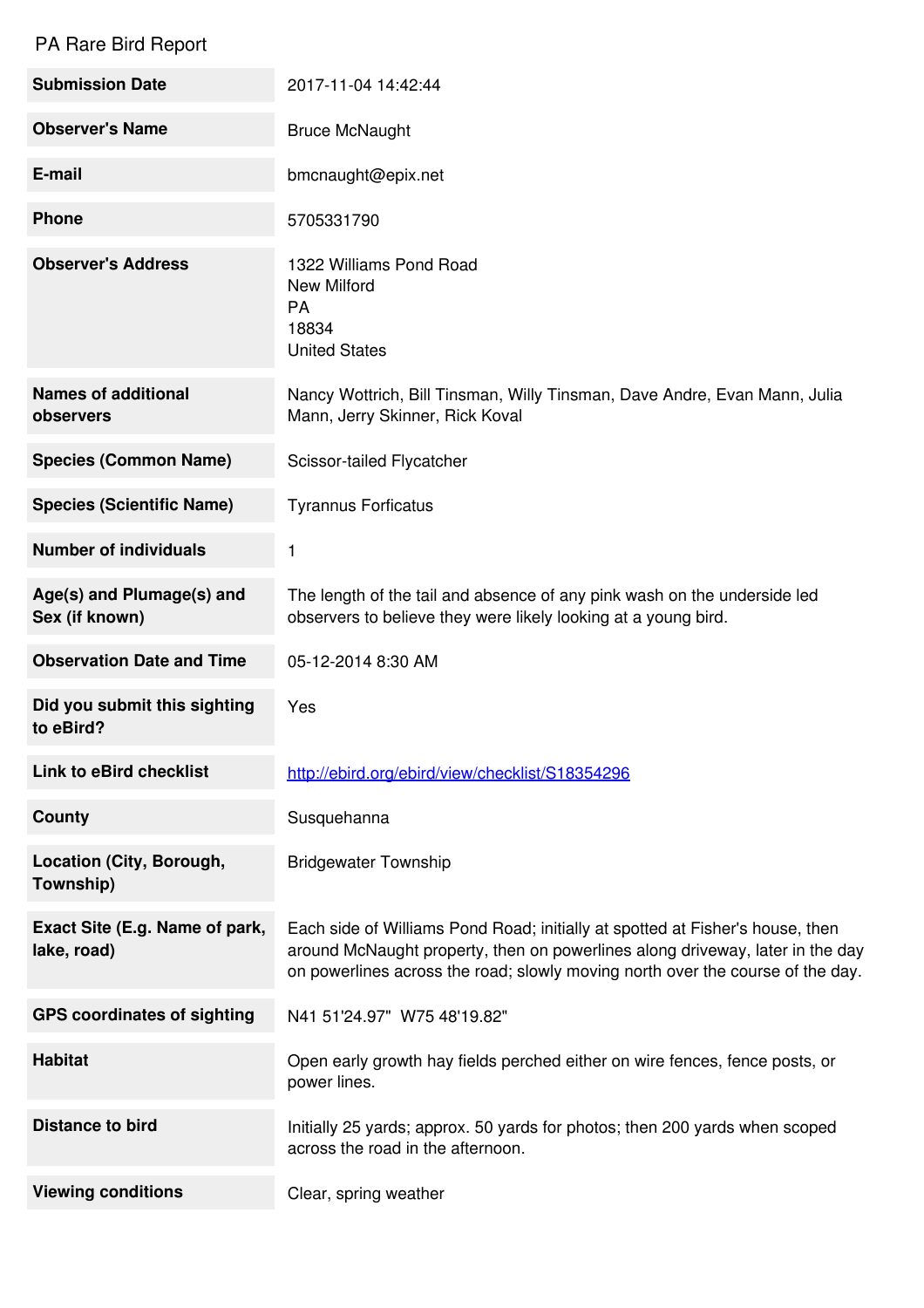| <b>Optical equipment used</b>                                                                                 | Multiple binoculars, three different spotting scopes, Canon SX-10 Powershot,<br>Canon SX-50                                                                                                                                                                                                                                                                                                                                                                  |
|---------------------------------------------------------------------------------------------------------------|--------------------------------------------------------------------------------------------------------------------------------------------------------------------------------------------------------------------------------------------------------------------------------------------------------------------------------------------------------------------------------------------------------------------------------------------------------------|
| <b>Description</b>                                                                                            | Bruce was initially inside the neighbors having breakfast when he spotted the<br>bird through the window in the orchard outside. His first thought was northern<br>mockingbird which is not that common in this county. Then he noted the light<br>grey head and back, pale front, dark eye, bill, and legs. The wings were dark and<br>the tail was longer than expected for a NOMO. Having seen STFL in New<br>Mexico, he realized what he was looking at. |
| Behavior (be as detailed as<br>possible about what the bird<br>was doing)                                     | The bird remained on the property or in the vicinity, and in view from about 8:30<br>am to almost dark at 6:30-7:00 pm. During that time it sallied for insects. Flew<br>from perch to perch with a very flycatcher-like flight pattern.                                                                                                                                                                                                                     |
| <b>Separation from similar</b><br>species (How you eliminated<br>others)                                      | The giveaway was tail length and the pale coloration. While the tail was longer<br>than NOMO, it was not that exaggerated length of a mature adult STFL (see<br>photos).                                                                                                                                                                                                                                                                                     |
| Discussion - anything else<br>relevant to the observation<br>that will aid the committee in<br>evaluating it: | http://ebird.org/ebird/pa/view/checklist/S18356155<br>http://ebird.org/ebird/view/checklist/S18360463 (with photo attached)<br>There are about two dozen photos that were taken of the bird that are available<br>for the asking.<br>This report is submitted by Evan Mann for Bruce McNaught the first to see and<br>recognize the species.                                                                                                                 |
| Are you positive of your<br>identification ? (Why or why<br>not)                                              | Yes. Bruce and Nancy had prior experience seeing this species. Identification<br>was obvious to them and subsequent observers who responded to their phone<br>calls about the sighting.                                                                                                                                                                                                                                                                      |
| <b>During</b>                                                                                                 | Bruce used his Nat Geo field guide during the day, mainly to show visitors the<br>range map for the species.                                                                                                                                                                                                                                                                                                                                                 |
| <b>Supporting evidence (check</b><br>all that apply)                                                          | Photograph                                                                                                                                                                                                                                                                                                                                                                                                                                                   |